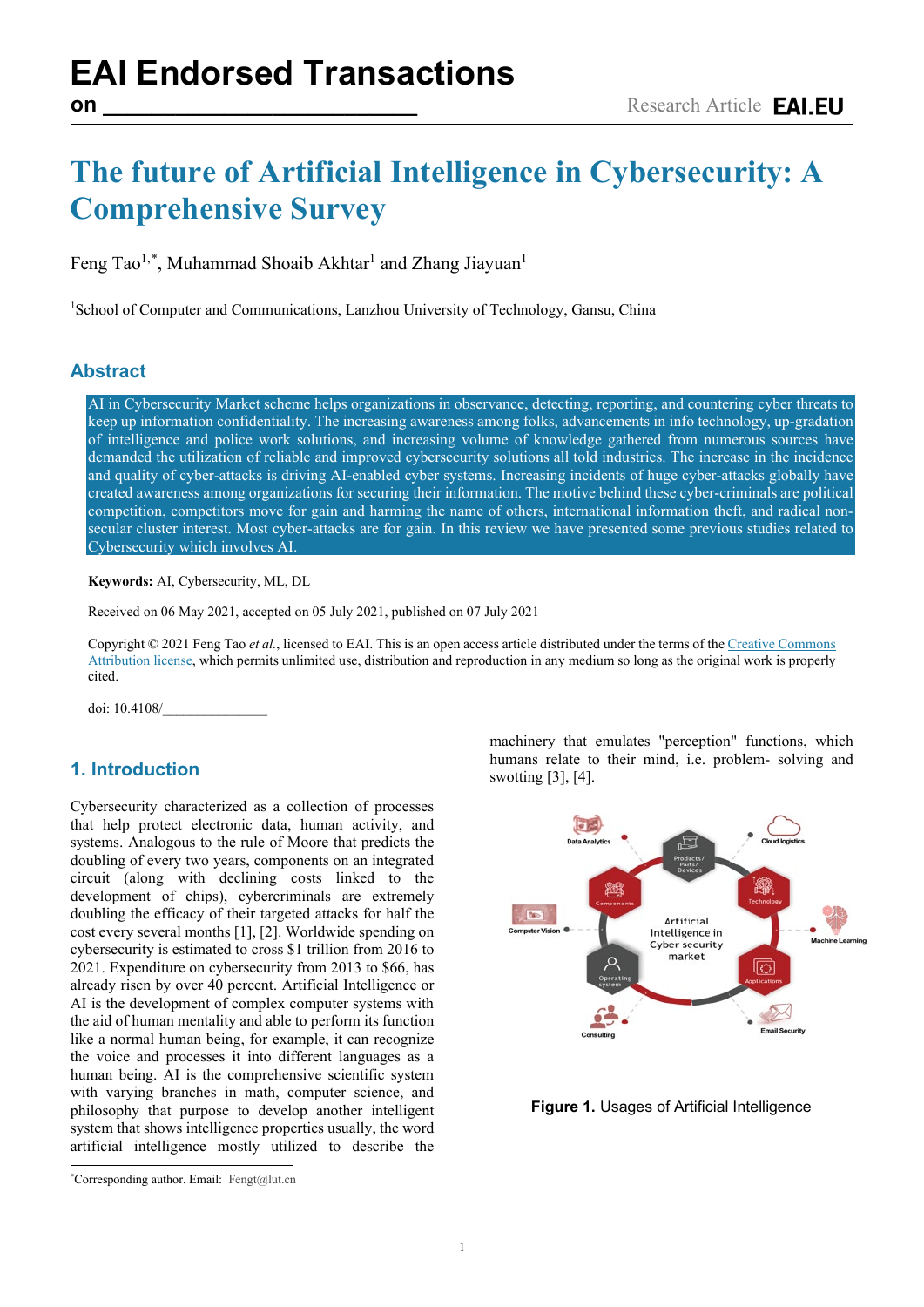Machine learning is an essential factor in modern research and business. Algorithms are used and network-neutral models to oblige the systems of computers to improve the successfully Development. Machine learning algorithms automatically build a mathematical model by using sample data which is called training data to make decisions without being specifically arranged. Machine learning is based on a model that is the interaction of the brain cell. Donald Hebb introduced this model in 1949 [5]–[8].

#### **Supervised learning**

This type of learning is responsible for a pattern to implement a machine learning algorithm. As supervised learning is the easiest way to understand the solutions, it has been used over the years in working of many tools. It is relatively easy to understand this, such as teaching a child by the use of flashcards.

Spam Classification: a person, who is using a new email system, there will be more probability that you have got some filters of spam. These spam filters are supervised learning system. After getting emails and labels, these systems taught how to wipe out spam these spam emails can de track the user by giving them innovative tags.

#### **Unsupervised learning**

This type of learning is contradictory to supervised learning. In this, no labels are featured. As a substitute of this algorithm, it requires a considerable extent of data along with the tools that are certain to comprehend the data and its characteristics. Unsupervised learning learns to identify the data utilizing pattern recognition and data sortation.

#### **Reinforcement Learning**

This type of learning is totally distinctive from supervised learning and also dissimilar from unsupervised learning. In this way, authors can quickly analyse or see the relationship between the presence and absence of labels Industrial simulations are used for several types of robotic applications; it can finish tasks without owning to hardcode their processes

Deep learning, a technique of ML enables algorithms for using automatic feature learning which shows that algorithms to study further education by combining various features of input data into an abstract set of features. There are four types of machine learning algorithms: supervised, semi-supervised, and unsupervised and reinforcement. This allows the system to make complex predictions when treated with the massive datasets. In past years, the rapid increase in Cyber security, scientist using these algorithms in machine learning systems [9]–[11].

Two of the most popular computation method based on the principle of survival of the MI algorithm fitness for cyber security is- GA and GP. These algorithms functions on the population of the chromosomes that evolve based on certain operators. The three basic operator used is selection, crossover and mutation. The algorithm is started with a randomly generated population; a fitness value is computed for each individual. This signifies the ability of each individual to solve the current problem and individuals with higher probability have higher chance of being chosen in the mating pool. Two capable individual will perform the next step called crossover and finally each will undergo mutation. Among the two mutated individual the highest fit chromosome will be rallied over to the next generation [12]–[15].

The main aim of this algorithm based evaluation is to test the applicability of certain ML algorithms to detect cyber-attacks on MODBUS data. Tenfold cross validation was used to develop the ML models. In cross validation, authors can produce 10 different models for the data set provided. Then the weighted average of these models are calculated which is showed as the final result. The data set used was labelled telemetry data from gas pipeline developed by the Critical Infrastructure Protection Centre.

#### **2. Cloud Computing based Machine Learning Systems for Cybersecurity**

Deval Bhamare et al. [16] examined closely the transition of ICS from autonomous systems to cloud-based environments. Then researchers discussed the main works from industry and academia to the creation of safe ICSs, particularly the applicability of ICS cyber security machine learning techniques. The work can help address the challenges of securing industrial processes, particularly as they are migrated into the cloud. Murad A. Rassam et al. [17] Consequently cyber criminals create advanced techniques for exploiting individual devices, networks and states' vulnerabilities. Enterprises collect high-level security data annually for potential forensic tests, such as human log incidents, networks and software applications. There is not a good working experience with large data scales and high fake alarms, particularly when businesses are moved to the cloud architecture and gather more information. In addition it is necessary to track and analyses huge security data accurately and quickly to identify more recent and sumptuous attacks, such as advanced persistent menaces (APTs). Big data processing has been used actively in a number of areas, such as financial transactions, healthcare and industrial applications. The public recently caught attention on account of its promised ability to compare safety data and effectively draw insights on an unrivalled scale. This document analyses traditional technologies/systems and the SIEM tools to deal with massive data scales and sophisticated threats and demonstrates their vulnerabilities. Authors then explore criteria for high-level data analytics and sophisticated threats in cyber-threat intelligence and cyber-security. Finally, authors illustrate the challenges of this adoption and provide some ideas for future research to address the challenges of adoption. In another paper [18] author has shown that the Cloud-based applications have greatly extended multi-value business models. The financial sector is a major beneficiaries, such as big data and cloud computing, of emerging new technology. This shifting pattern has also contributed to significant concerns

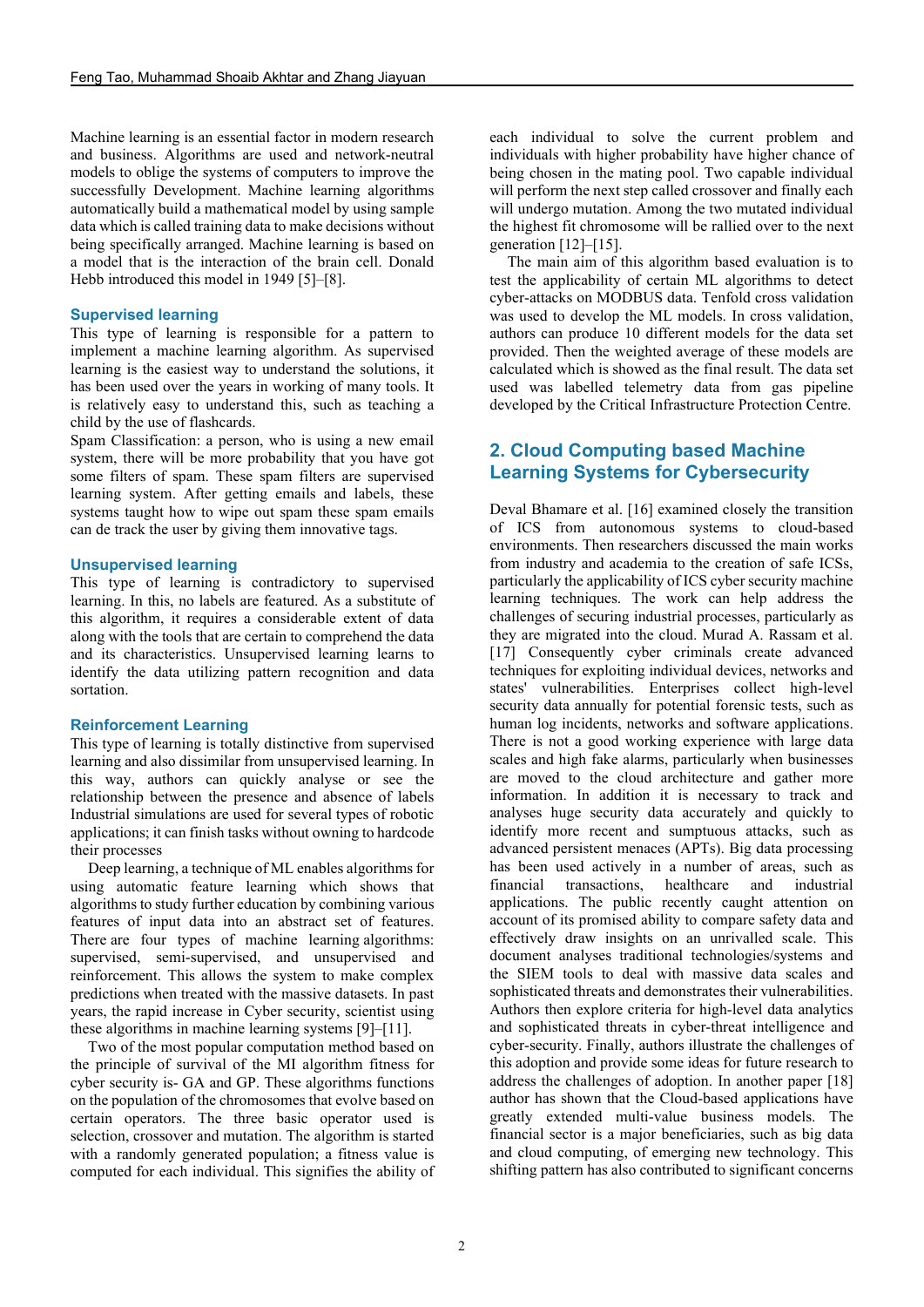about cyber security. Cyber security insurance is a growing domain in the financial industry in this context. However, cyber protection insurance also has some cyber issues by using web-based approaches. This article discusses a variety of the materials needed to understand cyber security risk taxonomy in depth with machine learning techniques. This paper focuses on this subject. The aim of this finding is to avoid maximum risk and develop potential risk solutions. Roberto et al. [19] Current social change is created by IoT, cloud computing, smartphones and social networks. This technological transformation however results in new threats and security attacks that create new and complex cyber security scenarios with large amounts of data and vectors of attack overcoming cognitive capabilities of security analysts. In that sense, cognitive science will support cognitive processes to increase the time and effectiveness of security analysts in implementing cyber security operations. This study provides a comprehensive, machine learning, and decision-making system-supporting cognitive process of security analysts that provide information, understanding, and security response actions. This model offers facts. Information. The model explores automation alternatives for implementing cognitive tasks found in cyber operations. It involves the analyst, with the use of MAPE-K, OODA, and Human Loops, as his key focus in the validation and decisionmaking phase.

Artificial intelligence finds wide-ranging applications for an intelligent, reliable, high-quality, mass-customized and service focused 3D printing production process. A comprehensive 3D artificial intelligence survey is available in this article [14]. The press learning is possible before a printing task starts through the printability checker to evaluate the printability of the provided 3D items. Parallel slicing algorithms accelerate the slice prefabrication, and smartly optimize the path planning. Smart demand matching algorithms and resource algorithms for service and security provide customers with on-demand services and access to a range of shared resources through the cloud service platform and assessment model. Authors also have three machine-learning algorithms in the case of cyberattacks to identify product defects. The analysis of various applications provides good opportunities for further study, especially during the period of industry 4.0, for multiple indicator printing, reducing complexity thresholds, prefabrication accelerations, and controls on real time, enhancing safety and detecting defects for individual designs.

Stephan et al. [9] worked on future technological development. The financial sector will be transformed by an AI that allows services to be improved and customized, costs reduced and new business models developed. AI has recently released roadmaps for AI's further development in Germany and Hessen, both by the Federal Government and the Hessian Government. Over the next 5 years, the Federation will invest EUR 3 billion in a range of scientific and industrial fields while the State of Hesse will establish a new AI Centre, which will spend EUR 1 trillion on the growth of digitalization over the next 5 years. AI Hubs

continues to provide extremely nuanced public solutions. The emphasis is on improved use of research results in corporate activities, the expansion of networks and ecosystems, and the development of existing centers. These programmes will benefit particularly in the Main Region of the Rhineland of Frankfurt, which already is a powerful hub for Fintech, Cyber Safety and AI. In addition to the unparalleled European university and computer infrastructure, Frankfurt Financial Center has a vibrant and rapidly increasing technology and start-up community: the largest data and cloud service hub in Europe, the biggest in the world, universities and foreign research institutions with a quality AI research, AI specialists and consultancies as well as surrounding fields. AI has the objective of producing highly personalized goods with higher quality and lower costs through integration into the production plants of industrial internet, big data analysis, and cloud computing and advanced robots [4]. Digital production systems are becoming more open than ever, as manufacturing machinery is increasingly retrofitted with sensors and linked via wireless networks or wired Ethernet. Although advances in sensing, artificial intelligence, and wireless technology make possible a paradigm shift in production, cyber-attacks pose major threats to manufacturing. This paper examines cyber protection in digital manufacturing systems, identifying, monitoring and risk determining aspects of device characterization, danger and vulnerability and identifying challenges and potential work.

Anqi Re et al. [12] discussed about the intelligent manufacturing by integrating the Industrial Web of Things, Big Data Analytics, Cloud Computing and advanced robots into factory floors. With more and more manufacturing equipment and devices equipped with sensors, as well as wireless networks and wired Ethernet connections, intelligent manufacturing systems are becoming more accessible than ever via the Internet. While progress in sensing, artificial intelligence and wireless technology allows for a manufacturing paradigm shift, cyber-attacks pose a major threat to the production sector. This paper is intended to review and discuss cutting-edge technologies that can address cyber security issues in intelligent production. In particular, an assessment of vulnerability and cyber-attacks (e.g., man-in-the-middle and denial-of service) are presented. There are also existing strategies to mitigate targeted cyber intrusions. Furthermore, research gaps and challenges in critical manufacturing industries are identified to improve cyber security. İsmail et al. [20] said that the industry 4.0 revolution was brought about by increasing technology and use of the Internet. Internet of things, intelligent computers, intelligent objects, knowledge and data is a technological development in many systems. Some of the problems lie in the major elements of Industry 4.0 such as cyber physical systems, the Internet of things, big data and cloud computing. One is cyber security. This study addressed the technology framework of Industry 4.0 and analyses of cyber security requirements for those technologies. These innovations are intended to be used safely in Industry 4.0 with these

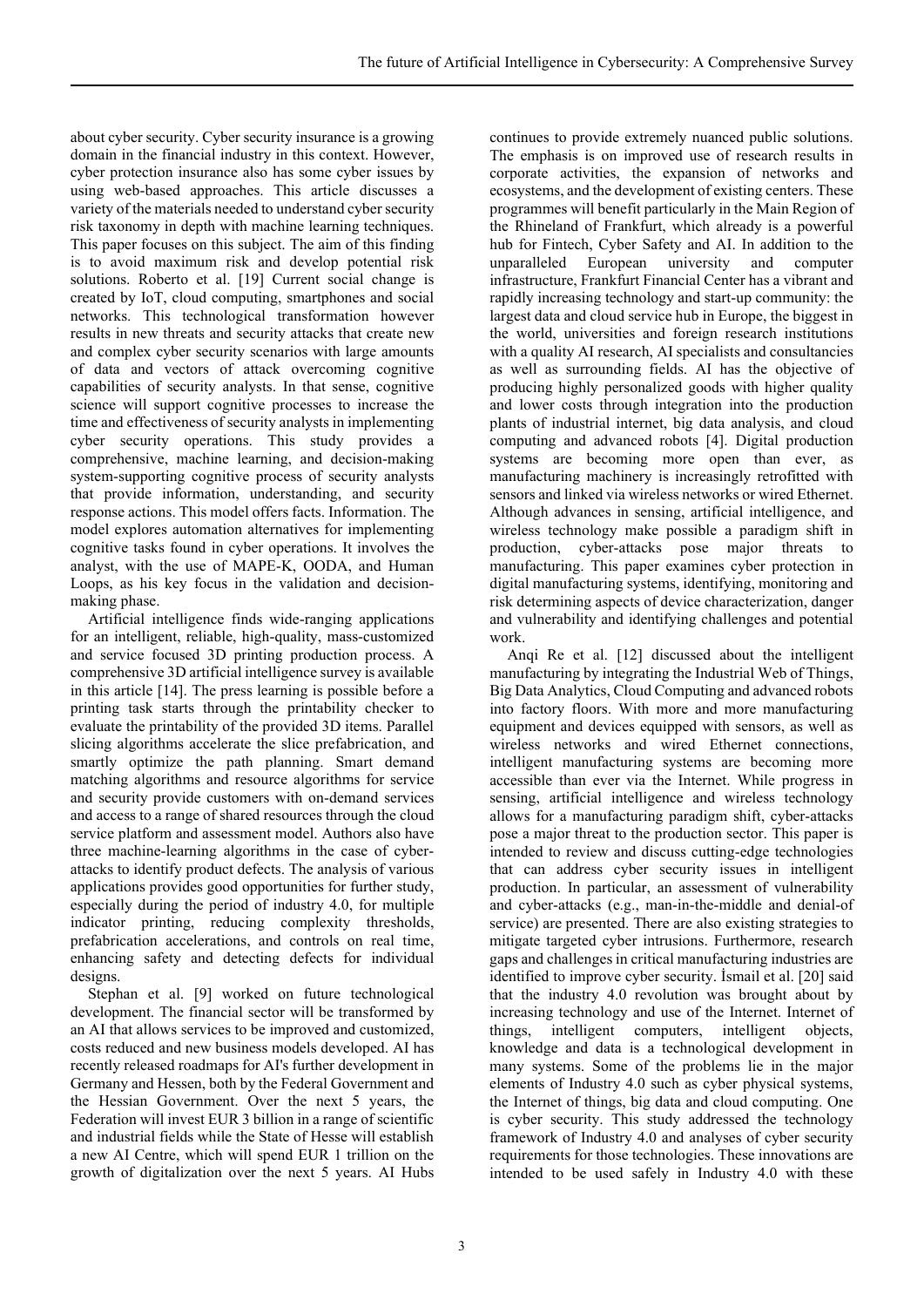guidelines. Finally, the requisite precautions against cyberattacks and threats have been addressed with regard to the development of technology and the use of security systems.

## **3. Organizational Risk Assessment of Cybersecurity using AI**

Rohit Nishant et al. [21] argued that the AI should foster creation of organizational processes and practice that are culturally appropriate to minimize the natural and energy intensity resources of human activities in order to facilitate creative sciences and practical environmental sustainability solutions for AI. The main advantages of AI may not be how it allows society to minimize the intensities of electricity, water and land use, but how it facilitates and encourages higher levels of environmental governance. A thorough literature review has shown that (1) over-reliance on historical data in models of machine learning, (2) unpredictable human behavioural responses to AI-oriented interventions, (3) an increase in cyber risk, (4) adverse AI implementations and (5) difficulties in measuring the impacts of intervention policies were threatened by sustainable AI research. This research shows that future sustainable AI studies should incorporate (1) multi-level perspectives, (2) dynamic system approaches, (3) design thinking, (4) economic benefit considerations in order to show how AI can provide immediate solutions without introducing long-term risks to the sustainable environment. Neha Soni et al. [22] examined the wide spectrum of impacts on Governments, counties, companies and persons from Artificial Intelligence (AI), and examined both positive and negative consequences. This paper discusses the overall impact of IA – from research and development before implementation. The paper looks at the major academic successes and progress made by AI and its influence on business practice and thus on the global market. Factors responsible for the development of AI are also examined in this article. In order to analyses entrepreneurial activities against AI there were two lists of the top 100 AI start-ups Research findings will improve technological understanding and the effect of AI on enterprises and society as a whole. It will also gain more knowledge of how business and the global economy are changing from AI.

Ziaul Haque et al. [23] shown a bibliometric research on large data and Artificial Intelligence (AI) technologies was examined for 279 studies in maritime industry performed by 842 scholars in 214 university outlets. The bibliographic information was obtained from the science web by researchers and analysed via the R software Bibliometric process. The most influential magazines, journals, writers and organizations were revealed by researchers on the basis of quotations. With the bibliographic coupling method, authors have developed four research clusters. (2) AI big data applications, (3) energy effectiveness, and (4) predictive analysis. (2) Digital Transformation in the maritime industry. These clusters were thoroughly analysed and potential questions of study were discussed. Further, researchers present research partnership institutional and authors' networks.

Tagarev et al. [24] continued digital transformation requires substantial investment and innovation in order to ensure cyber safety, a variety of critical infrastructures and essential services which rely more and more on digital infrastructure, as well as to increase resilience in malicious use of cyberspace by organizations, societies, sectors, nations and Alliances. This volume includes 28 papers that will be presented at the DIGILIENCE 2019 conference, covering the cyber information sharing and situational awareness, the advantages and challenges of emerging technologies such as artificial intelligence, the human factor, cyber security education and training and cyber resilience, and the need to include cyber safety efforts in the search for DIGILIENCE Conference series would encourage the exchange of information and expertise in IT management, cyber security and resilience, facilitating the dissemination of good practice.

#### **4. Block Chain Technology using AI**

Block Chain Technology has investigated the existing and future business applications of particular accounting and cyber security [25]. For existing cyber and accounting problems, authors apply to block chain uses. Researchers [25] are reviewing literature that includes topics such as large-scale data in the accounts, use of the financial security and cyber security chain and use of ledger technology in financial accounts, and financial malfeasance tracking. In order to understand the plans of the U.S. government with regard to cybersecurity, researchers also consider the Home Security Department's cyber security policy in the coming years. Researchers show that the block chain has different auditing consequences that will change the profession drastically. Researchers also believe it necessary to effectively implement the block chain in a number of fields, such as auditing and accounting, of cyber security and accounting.

#### **5. IoT Based Cyberattacks Prevention Systems**

Ioanni et al. [26] examined IoT-enabled cyber-attacks that have been found since 2010 in every application domain. The latest Iota attacks, world-renowned events and proof of concept attacks released for each sector are underlined. Authors methodologically analyse representative attacks and show paths through which critical targets are addressed directly and indirectly. Our aim is threefold: I to demonstrate a landscape for the risk-like assessment of iota-enabled cyber-attacks; (ii) to determine overwhelmed and iota-enabled subliminal paths of attack against critical infrastructure and services; and (iii) to address mitigation strategies across areas of application.

Internet of Things (IOT) is a network of different internet-connected devices capable of collecting and

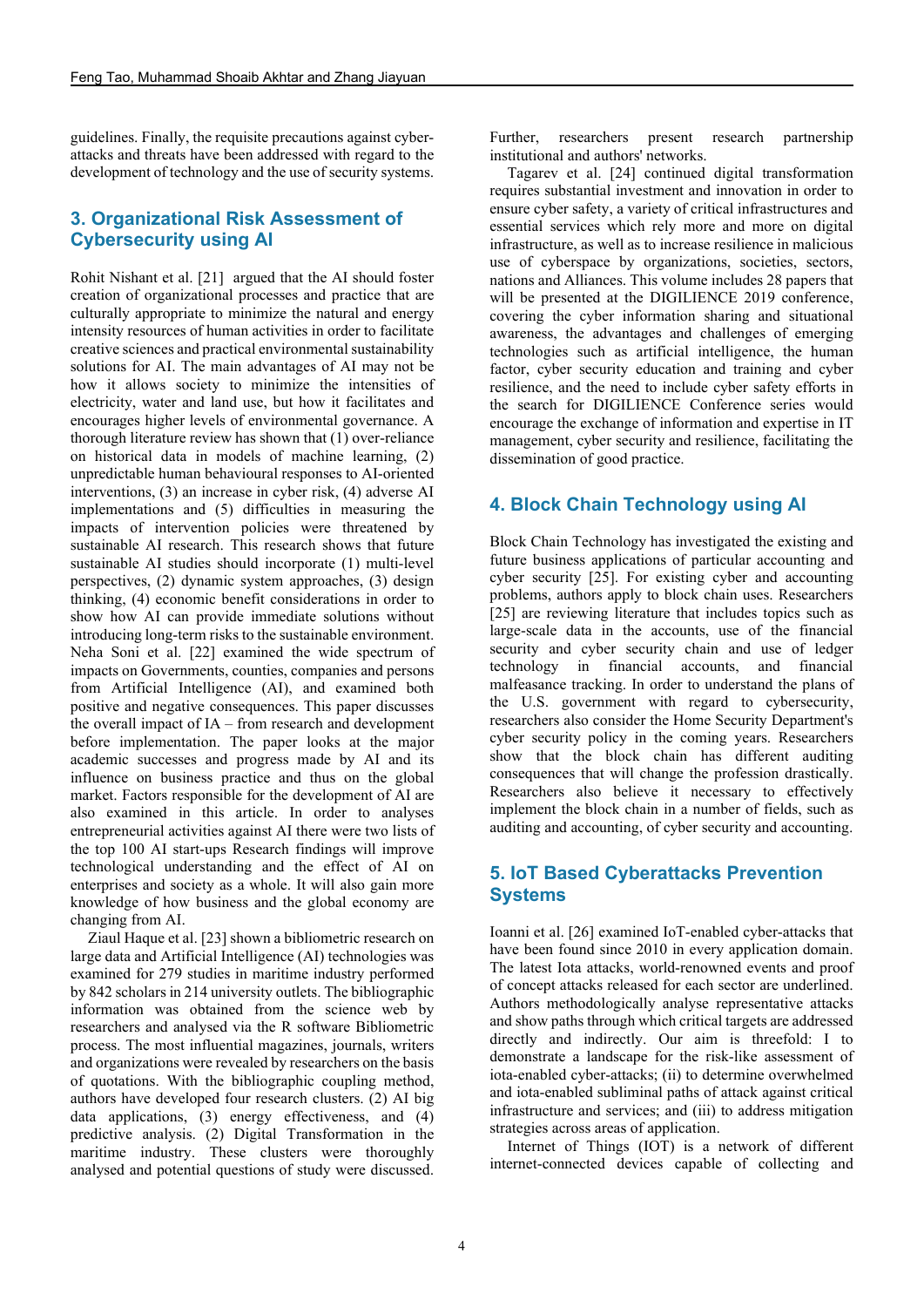exchanging data, and these IOT devices produce a great deal of information to be gathered and stored for use in artificial intelligence (AI) to handle enormous data flows and storage through the IOT network. In article [27], Researchers discussed briefly what IOT is, what AI is, AI algorithms, AI challenges, and IOT artificial intelligence systems? The self-optimizing network and the softwaredefined network form part of the major IoT system parameters.

The paradigm shift towards the Internet of Things (IoT) has created a huge capacity for different future IoT scenes such as smart home, intelligent transport, smart health and smart energy, and the advance of the edge measurement concept. There are also a host of emerging cyber-security threats. Authors of [28] intend to develop a number of new opportunities for research and innovation along with "Cyber Security + Edge Computing +  $IoT + AI$ ." In this article, [28] authors have talk about the big new threats to cyber security and the relevant opportunities in this vision. The aim of, [29] is to define and analyse the technical issues involved and to review recent developments, identify potential solutions and propose new directions for study. First, authors have a survey of mMTC features and QoS problems with major enablers for mMTC in mobile networks. In addition to the highlights on random access inefficiency (RA) within the MMTC scenario, authors present the key characteristics and channel access mechanisms of the emerging IoT cells, LTE-M and IoT narrowband (NB-IoT). Authors then present a framework for performance analyses of transmission scheduling with support for QoS along with problems related to the transmission of short packets. Next, authors offer an exhaustive review of existing and new technologies to solve the problems of RAN congestion in the cellular network and address possible advantages, threats and use cases of evolving Machine Learning (ML) techniques. Authors, [29] focused on the use of the low-complexity Qlearning method in the MMTC scenario with recent advances in improving learning performance and integration from many ML technologies. Finally, authors are exploring open science barriers and exciting future research directions.

Monika et al. [30] discussed about profound learning models in IoT (Internet of Things) networks for cyber security. IoT network is a promising technology that links living and non-living worldwide. IoT deployment is increasing rapidly, but cyber security is a breakdown, so many cyber-attacks are likely and the network's success is mostly stable, so people would otherwise be unwilling to use this technology. In the recent past, the DDoS (Distributed Denial of Service) attack affected a large number of IoT networks, leading to significant losses. Authors have proposed and tested profound learning models using the new CICIDS2017 DDoS Attack Detection Databases which have been extremely accurate as 97.16% of the models already proposed are compared to machine learning algorithms. This paper also addresses open research issues for the use of an IoT cyber security deep learning algorithm.

Centre on a case study of a security operations framework that combines traditional data processing layers with a modern analytical data base engine. The engine enables security experts to query large log event data sets in a typical relationship format. The query results are larger than current database solutions, which work with comparable resources, and are also sufficiently reliable to correctly determine suspicious corner cases. The internal motor is powered by data granulation and overview procedures. These include data quantification principles, estimated calculations, harsh sets of data and probability propagation. In the paper [31] authors analyse the effect of motor parameters in the given environment on their efficiency. In addition, authors explore some of our highlevel design decisions such as choosing an estimated measure of the accuracy of the query results that reflects the details of the risk monitoring operations.

In paper [32] authors described an approach to cyber security science powered by data (SOS). It argues that science is motivated by evidence. The following three aspects are then defined as questions and approaches: I Attack evidence-based science, ii) confidence and policybased bases for sharing and (iii) risk-based security approaches. Authors assume that the three topics discussed in this paper form the basis for the study of the science of cyber security.

In order to evaluate the effect of unintended attacks on device security by the use of two parameters - user vulnerability and user interactions - in different times, authors provide a models for discrete event simulation. In addition, the recommended solution evaluates the potential effect of such activity on the overall health of the system. Authors in [33] demonstrate how simple authors can use the proposed simulation model to examine many analyses for a company system example and the next application. I'm more complete than user interactions, ii) user vulnerability effects rely on the topology of the system; and ii) user interacts increase the total system vulnerability, since the number of paths to be addressed increase as a result of credential leakage.

# **6. Involvement of AI in Intrusion Detection System (IDS)**

Xavier A et al. [34] proposed algorithms for leaning the system which is concentrated in IDS scenarios. In order to do that, a categorization is taken into consideration for cyber security data sets grouping their data into many groups. This work will decide the models in the neural network (multilayer or recurrent), activation functions and learning algorithms, depending on the database, to achieve higher accuracy. Finally, the results were used to determine which data category of cyber safety data set was more important for intrusion detection and the most adequate configuration of the machine learning algorithm to minimize calculation burden. There are also significant safety risks in interconnections necessary to enable certain of the more advantageous features of cars. In order to co-

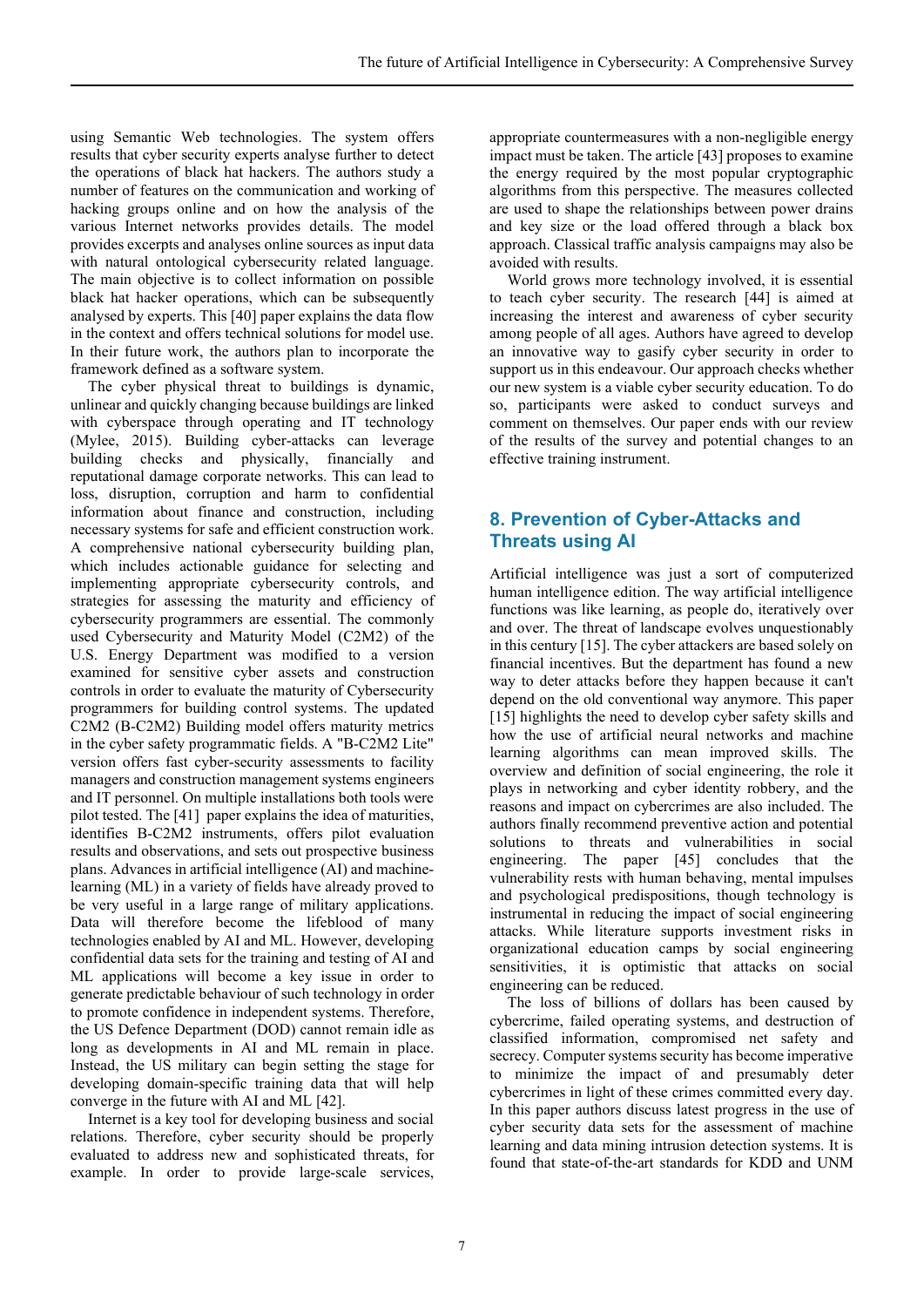cyber security are no longer reliable, as their databases which no longer follow current developments in computer technology. Consequently, a new cyber security benchmark ADFA Linux data set (ADFA-LD) in 2013 was proposed to meet current global computer technology advances in order to analyse data mining machine learning and intrusion detection systems. Included in the ADFA-LD are better definitions of their attributes. The research community will use this study to abandon the current cyber security benchmarking datasets and to begin to use the newly implemented benchmarking data set for an effective and systematic evaluation of the computer and data mining intrusion detection system [46].

Social and internet traffic analysis is important for the identification and defence of cyber threats. Increased automated machine learning approaches replace traditional approaches which return to manually-defined rules. This revolution is accelerated via massive data sets that provide machine learning models with higher efficiency. The article [47] analyses a recent analytical study of cyber traffic through social networking and the Internet, using a set of common similarity, relation and collective indications principles in the context of a data-led model. This is not an isolated desire, but a general usage of various networks and social movements is attributable to this. Flows also show a number of features, including a fixed size and many messages between source and destination. The article introduces the current research methodology and application in social and Internet traffic data-driven Internet security (DDCS). The approach to DDCS involves three elements: data collection for cyber security, cyber security engineering and cyber security modelling. There is also a discussion of challenges and future paths.

Cyber-attacks provide the United States with significant national security threats. Today, a growing array of malicious instruments carries out many cyber-attacks. The knowledge and tools to deter and mitigate attacks was planned for cyber-threat intelligence (CTI) and the portal analysing malware. Current CTI portals and malware analyses have however been accused of being too reactive because they depend on previous cyber-attacks to collect data. Online hacker forums are providing the proactive CTI and malware portal with a new source of information. The research [48] shows the AZ Safe Hacker Assets Portal. This website gathers and analyses malicious goods from mostly untapped and rich data sources of on-line hacker groups, using state of the art techniques of machine learning. This paper discusses the creation and development of the AZ Safe Hacker Assets Portal. Authors also offer main portal features including asset search, navigation and download, source code view and code comparison analytics, as well as an interactive CTI dashboard.

In recent decades, cyber security threats have increased. Experts believe that existing security measures would soon be insufficient to avoid more advanced and dangerous cyber-attacks spreading. Recently, the complexity of cyber security has been more and more dominated by approaches borrowed from Artificial Intelligence (AI) to promote

automation. In this paper [49] Researchers provide a short survey and hints on Bayesian cyber security applications to allow quantitative threat assessment for higher risk analysis and situational awareness.

Dipankar et al. [50] included a comprehensive survey of works on cyber security ML (2013 to 2018), the bases and corresponding protection of cyber-attacks, the basics of the most popular ML algorithms and proposed ML and cyber security data mining schemes for features, dimension reduction and classification and detection. This article also offers a summary of adversary ML, including safety features of deep learning methods. Finally, transparent problems and concerns are highlighted in cyber security and possible future avenues for study are addressed.

# **9. Business based Cyber-Security and AI involvements**

Narcisa Roxana et al. [13] focused at highlighting the advantages of using Artificial Intelligence to increase business competitiveness while at the same time raising awareness in order to resolve fear in exploring emerging technologies due to cyber-attacks. How insecure are computerization companies? 100%. 100%. The Internet was a shared place for everyone. Store data on any computer connected to the internet in any given second may become vulnerable. This article shows how Researchers can use cyber protection to secure our company by simultaneously presenting cases of Malta risk management. The current AI status in cyber security was discussed, and numerous AI case studies and applications identified to support the community to better understand the problems and unresolved issues that AI has in cyber security, including the Engineering's and Leaders, Academics, Pedagogues, Innovators, Entrepreneurs and Students. Business and government management implications and policy recommendations are presented [51].

Cyber security is subject to great technical and organizational changes in a computing world in recent days, and data science is driving progress. In order to automate and intelligently construct a security architecture, extract patterns or insights from cybersecurity data and create the corresponding data-driven model. In order to understand and explain actual phenomena using data, various research methods, machine learning techniques, processes and systems, commonly called data studies, are used. The paper [52] focuses on and explores the cyber security data research briefly, which collects data from relevant cyber safety sources and complements analytics with the latest data-driven models to improve safety solutions. The cyber-security data science theory enables cyber-security computing to be more operational and intelligent than traditional processes. A number of relevant research problems and recommendations are then addressed and summarized. Authors also have a multilayered cyber security modelling machine learning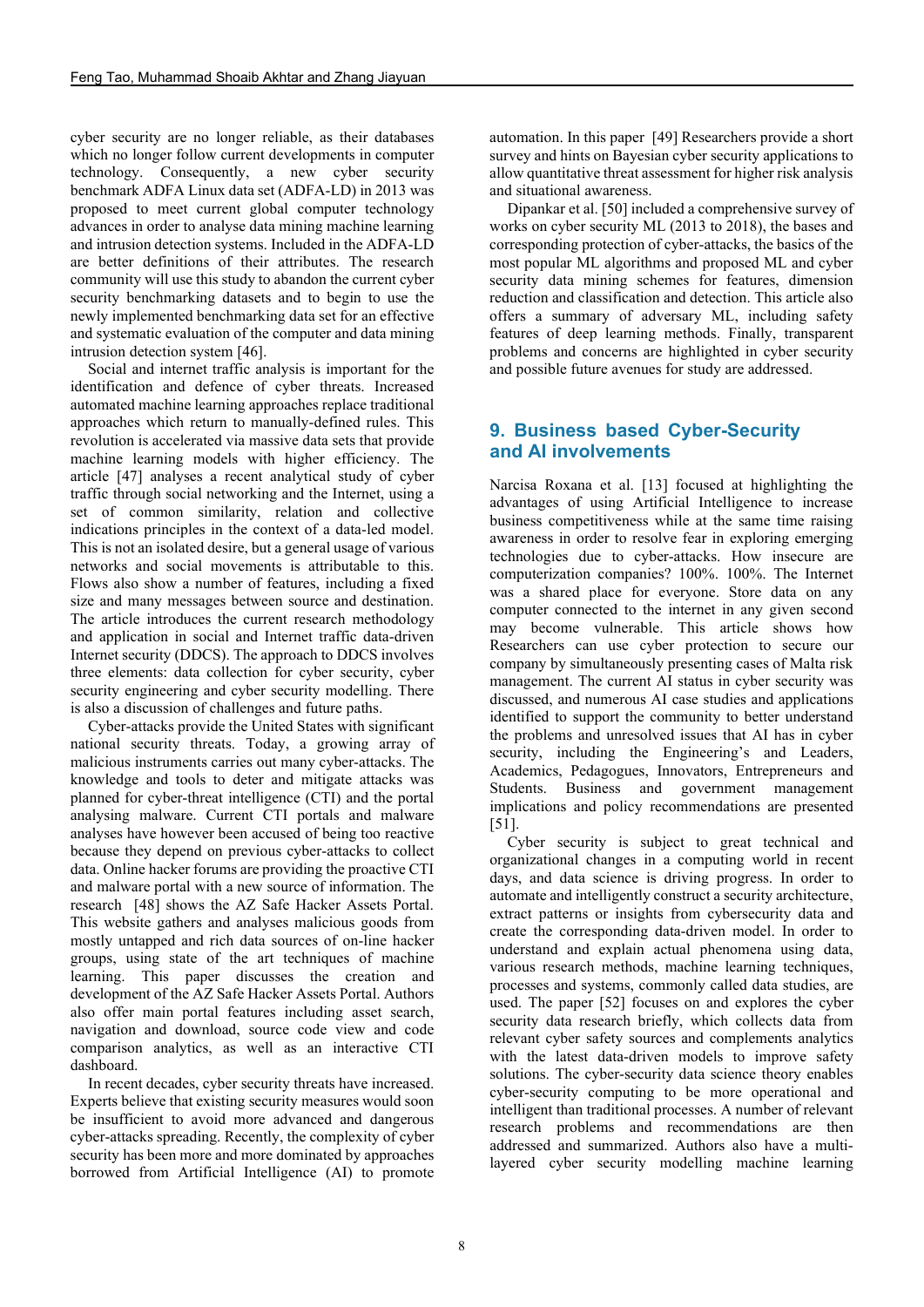framework. In summary, our goal is to focus on the application of smart data-enabled decision-making to cyber-assistance systems as well as on cyber safety science as well as relevant techniques.

The structure of the supply chain processes has also changed with digital developments. In this paper, authors synthesize the impact of disruptive technologies on supply chains and related cyber hazards through systematic literature. A taxonomy/cladistics approach is used to evaluate progress with a particular focus on cyber risk mitigation on incorporating the supply chain into Industrial Internet of Things and Industry 4.0. The questions about the evolving cyber risk types and the integration of new technology supply chains in an analytical sense are key assessed. The paper [53] describes an autonomous AI/ML and Real Time Intelligence supporting supply chain infrastructure for predictive cyber risk analysis. This unit is built into a cognition engine that provides real-time predictive cyber risk analysis using the IoT network. This enhances capability and helps to provide a detailed understanding of the opportunities and dangers associated with deploying the edge computing nodes and the migration to the periphery of IoT systems of AI/ML technologies.

## **10. Medical Image processing and Cyber Attacks**

Miles et al. [54] Machine learning and artificial intelligence have been growing unprecedented. These technology has many useful applications, from machine translation to medical image processing. Countless more such innovations are being developed and can long-term be planned. The manner in which artificial intelligence can be misused has historically been paid less attention. The report explores the landscape of potential safety dangers from the misuse of artificial intelligence technologies and proposes ways to help predict, avoid and alleviate them. Authors analyse the long-term balance between aggressors and defenders, but authors do not address the issue. Instead, researchers focus on what types of attacks authors are soon to see if enough protection has not been developed.

## **11. Advances to the techniques of cryptographic and artificial intelligence**

Cyber security is an ever-changing discipline that has been in the news for the past decade, as the number of threats is on the increase and cyber criminals actively try to keep the law enforcement ahead. While the initial reasons for cyberattacks remain relatively unchanged over the years, cyber criminals are becoming increasingly sophisticated in their techniques. The detection and mitigation of new cyber threats are becoming ineffective in traditional cyber security solutions. Advances to the techniques of

cryptographic and artificial intelligence (AI) (particularly machine learning and deep learning) are promising to allow cyber security experts to address the constantly growing threat posed by opponents. Here, authors [55] discuss the ability of AI to improve cyber security solutions, both by recognizing its strengths and its limitations. Authors talk about potential research opportunities in the field of cyber security related to the advancement of AI techniques across a variety of application domains. Faezeh et al. [56] proposed an intelligent-classic hybrid re-establishment and compensation solution for cyber-attacks to CPS and industrial IoT inputs via shared communications networks. A class of n linear non-linear structures in this study is understood to be a CPS model when cyber-attacks are only carried out on the front channel. In order to compensate for cyber-attacks, a smart classical control system is built. Neural Networks (NN), a traditional nonlinear control system based on the variable checking framework, was designed to compensate for attacks and to control the outcome of device in monitoring applications. In the proposed methodology, nonlinear control theory is used to ensure device stability when attacks happen. In this technique, NN is an online evaluation and rebuilding of the cyber-attacks started on the networked Gaussian radial infrastructure. The law on adaptation of the intelligent estimator comes from a feature of Lyapunov. The simulation results indicated that the proposed technique is reliable and feasible as a testbed for car cruise control applications.

Cybercrimes have become a constant threat to the unparalleled advances in IT (IT). Every day, cyber infrastructure is exposed to significant cybercrimes and assaults. The surveillance and security of these infrastructures have not been entirely effective with physical devices and human intervention; therefore highly efficient defence systems are required, which have to be scalable, adaptable and resilient, to defend IT infrastructure from countless and highly possible cyber-attacks. Modern artificial intelligence tools have played a vital role in the identification and prevention of cybercrime. The study [10] aims to show progress in the battle against multiple cybercrimes in artificial intelligence and to show the efficiency of various AI techniques in detecting and preventing cyber-attacks and also to provide scope for future work. During the last decade, cyber-attacks have increased extensively. Cyber-criminals became more advanced. Current security checks are not enough to protect networks from highly qualified cybercriminals. Cybercriminals have learned how to evade the most advanced techniques such as IDPS, and botnets are almost invisible to the latest instruments. Fortunately, the use of Artificial Intelligence (AI) can improve the IDPS device detection rates, and machine learning (ML) techniques can mine botnet source data. The application of AI can, however, entail other risks and cyber security experts must strike a balance between risk and profit [57].

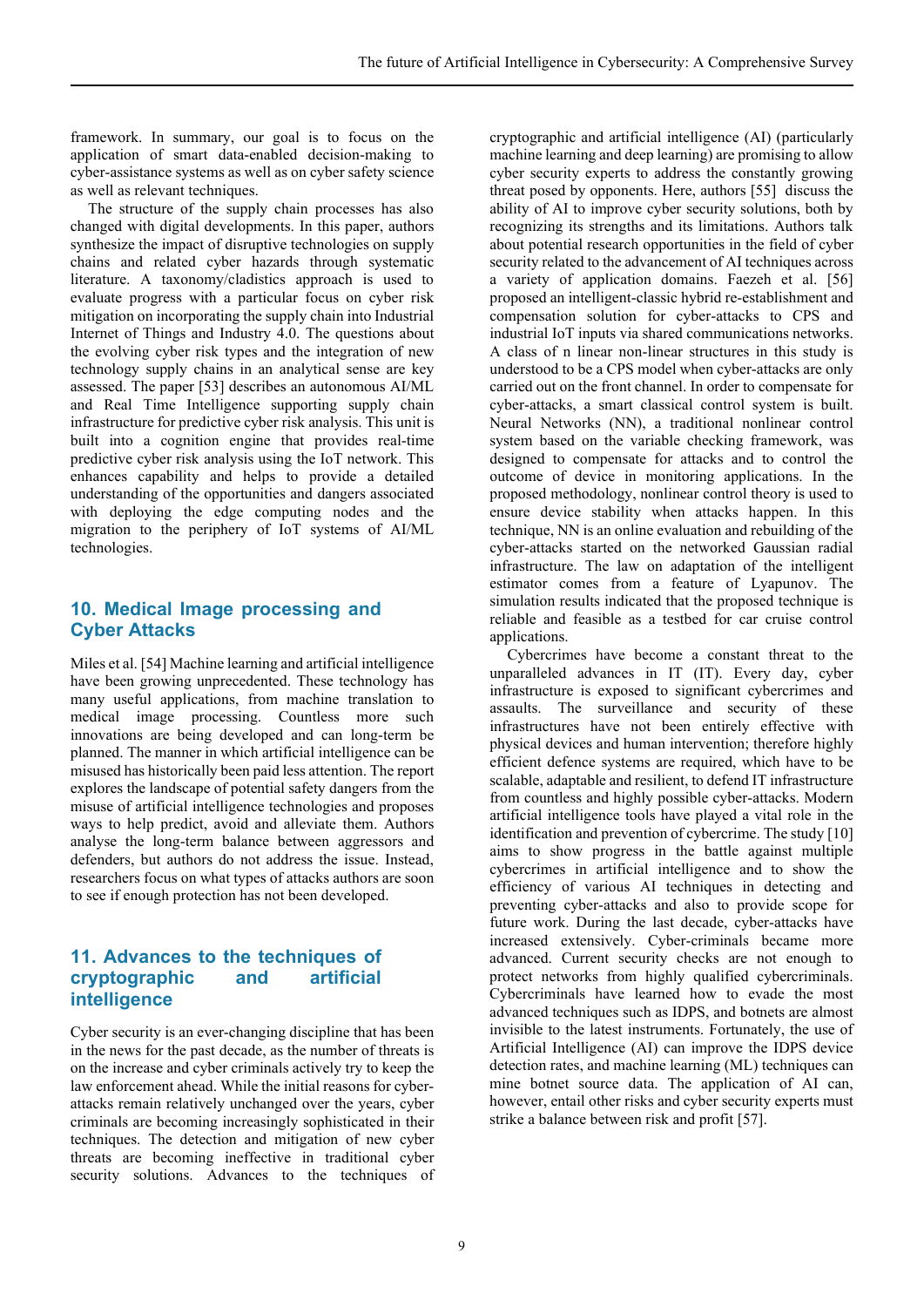#### **11. Wireless communication based Cyberattacks and prevention from AI**

New trends are expected with the advent of wireless communications networks, such as self-driving automobiles, unmanned air systems, autonomous robots, the internet of things, and virtual realities. With the 5th generation of wireless networks, these technology requires very high data speeds, incredibly low latencies and great reliability (5G). A large number of research organizations have claimed that 5G cannot fulfil its needs without artificial intelligence integration (A.I.), since 5G wireless networks would generate incomparable traffic and enable wireless scientists to access big data to help predict the demands and cell designs to meet user's requirements. Many researchers subsequently used AI in many aspects of 5G Wireless Networking Architecture, including radio resource allocation, network management, and Internet security. Authors in [58] provide a detailed analysis of A.I. for 5G wireless networks in this paper. The aim of this paper is to examine A.I. in wireless communications, analyse various case studies, tackle issues and clarify future testing recommendations for the use of A.I. in 5G wireless communications.

For all aspects of the modern world, cyberspace has become an indispensable element. The planet is increasingly reliant on the internet for daily life. The growing internet dependence has also increased the risk of malicious threats. Due to increasing cyber security dangers, cyber security has become a key element in the cyber world to combat all cyber threats, attacks and fraud. The growing cyberspace is highly exposed to the likelihood of endless cyber threats. The purpose of this survey is to provide a brief overview of various machine learning techniques (ML) to learn all innovations related to detection methods for possible cyber safety risks. These cyber security techniques are primarily used to detect fraud, to detect intrusion, to spam and to detect malware. In this study, authors draw on the literature currently available on ML models of cyber security applications and include an indepth review of ML cyber security techniques. To the best of our understanding, authors tried first to compare the time complexity of widely used cyber security ML models. In [59], authors have comprehensively compared the output of each classifier based on often used data sets and cyber threat sub-domains. This work also briefly introduces machine learning models in addition to widely used safety datasets. Despite its primary precedent, cyber protection has compromises and problems with its constraints. This thesis also explains the immense obstacles and constraints facing the implementation of computer security machine learning techniques.

Creation of a cyber-security testing system testbed using the control and data acquisition monitor Presented (SCADA). The test bed consists of a water storage tank control device that is a level of water treatment and distribution. Comprehensive cyber-attacks have been carried out against the testbed [60]. The attacks collected the network traffic and collected traffic characteristics to generate a dataset for training and test different machine learning algorithms. Five standard machine learning algorithms were used as training for the attacks, such as random forest, decision trees, logistic recovery, Naïve Bays and KNN. Trained machine learning models were then built and put into the network to perform new tests using online network traffic. The resulting achievements have been contrasted with the results obtained through online use of these model in the network during training and testing of machine learning models. The results show the effectiveness of master learning models in the detection of attacks in real time. The test bed provides a direct insight into the influence and effects of attacks on real SCADA settings.

The paper focuses [61] in a particular way on artificial intelligence and the cognitive dynamic system. If the switches are new and extremely important, authors discuss standard switches and then implement task-switch control, then IS and CDS to outline their particular structures. Authors then use the special switch Conclusion the paper ends.

The modes of cyber assault are complex and diverse and it is often difficult to identify and predict dynamic types of attacks. In many fields research on information graphs is becoming more and more mature. It is currently very important for many researchers to merge the idea of the knowledge graph and cyber security to build a cybersecurity knowledge base. The article [62] offers a knowledge base focused on a five-fold paradigm for cyber security and deduction laws. Authors eliminate organizations and draw on ontology by using computer training to gather an insight into cyber security. The path ranking algorithm calculates formulas and then deduces new rules. Stanford is also the object recognizer (NER) used to train an extractor to obtain useful information. The experimental results show that Stanford NER has many features and is able to train cybersecurity identifiers using the Gazettes parameter to prepare for future work.

Recent artificial intelligence advances (AIs) suggest that this new technology will have a more generally deterministic and potentially revolutionary impact on military power, geopolitical competition and global politics. After the initial surge of wide-ranging speculation in the AI literature, this paper gives the debate a necessary specificity. It argues that unchecks of the uncertainties and vulnerabilities posed by the rapid growth and spread of AI could become a major source of potential instability and high power strategic rivalry. The article [63] identifies many AI-innovations and technical advancements that are likely to have a real impact from a tactical to a strategic level on military applications.

# **12. Deep Learning based Cybersecurity Systems**

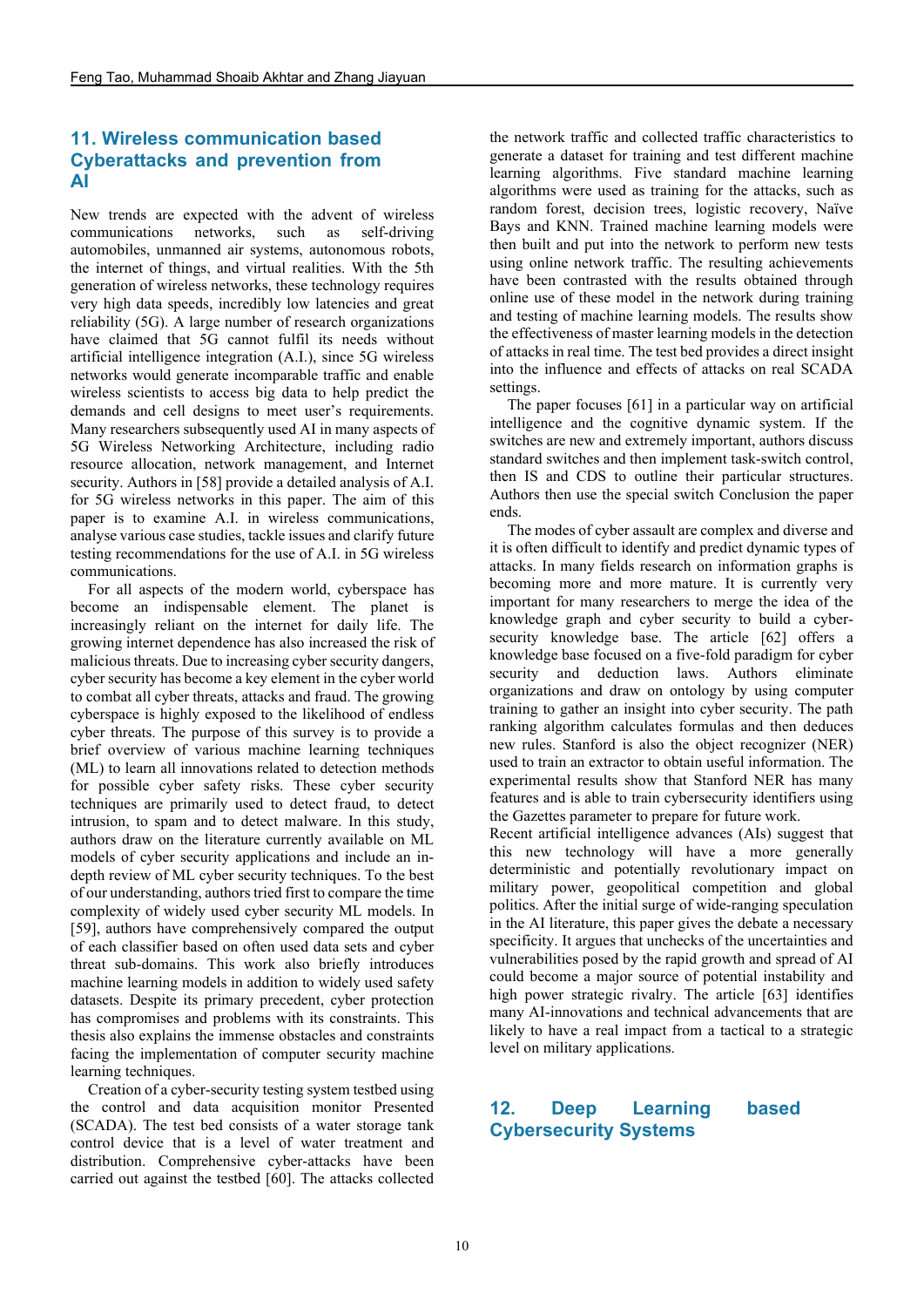V. Kanimozhi et al. [64] proposed framework of artificial neural networks has an excellent accuracy score of 99.97 percent and a ROC (Receiver Operator Characteristic) region of an average area of 0.999 and a False Positive average of just 0.001. The proposed system using artificial botnet attack detection intelligence is efficient, precise and precise. The new framework proposed for standard network transport analysis, cyber-physical system traffic data and real-time network traffic analysis can be implemented on the n devices.

Recent attacks demonstrate that cyber threats are not only increasing in scale, they are also increasingly refined. The attacks can involve several measures difficult to discern from friendly activities. High fake positive rates must therefore be addressed by standard detection techniques. Due to a failure to conduct automated detection techniques, the responses to such attacks highly rely on decision-making processes guided by people. Although game theory is used on many issues involving reasonable choice, authors restrict the use of such a procedure in security games if the defenders have minimal knowledge on the opposing player's strategies and benefits. The work [65] proposes that Learning respond automatically to the actions of an unfavourable user in order to protect the system. This work compares Q-learning with a typical stochastic game. Although there are minimal knowledge about rivals, the results of simulations suggest Naive Q-Learning possibilities.

Artificial intelligence advances (AI) attracted the attention of scientists and practitioners and opened up a wide variety of useful opportunities in the public sector for AI use. Against this context, a comprehensive understanding of the range and effects of AI-based applications and related challenges is emerging. However, previous research only looks in isolation and fragmentation at AI applications and challenges. Given the absence of a comprehensive overview of AI-based application and public sector challenges, our conceptual approach analyses and compiles applicable scientific literature insights to provide a comprehensive overview of AI applications and related challenges. Findings in [66] suggest 10 fields for AI applications outlining their development and operation of values as well as particular cases of public usage. In addition, four main dimensions of AI problems are established. Finally, authors analyse our conclusions, draw on the theory and practice implications, and provide recommendations for future study.

ML and DL network analysis literature surveys identified and provides a brief description of each ML and DL process. ML and DL analysis process are discussed. Time or thermal correlation was indexed, read and synthesized in documents representing each process. Due to the relevance of the data in ML/DL methods, authors clarify some popular network datasets in ML/DL, deal with cyber security problems with ML/DL, and provide recommendations for analysis [67].

This [68] research offers a solution for intelligent identification of disappointing identities created on social media sites by human beings (SMPs). First, this study measures computer model learning with attributes like the 'profile frame' in SMPs. Previous psychological findings like that human beings lie about their sex are used to improve the results of these models. Newly developed features such as the "gender profile image" are evaluated for the precise identification of disappointments with these features. In order to improve initial performance, research findings from non-human accounts (also known as bot) are also used to boost. Finally, these results are applied to a suggested SMP intelligently-identified model. The paper shows [68] that if the insecurity of the existing way to set up SMP user accounts in the future can theoretically be reduced by the cyber security threat of ID deception.

Samaneh et al. [69] concentrated on recent DL approaches in the field of cyber security, such as intrusion detection, malware detection, phishing / spam detection and detection of website default. The first is to explain preliminary descriptions of common DL models and algorithms. Then a general DL architecture is suggested and clarified on the basis of the four main modules of cyber security applications. The corresponding papers are subsequently summarized and analysed in the areas of concentration, methodology, application of the model, and granularity. The final comments and potential work, including possible research topics to improve various cyber security applications using DL models, will be addressed. Yang Lu et al. [70] constructed a comprehensive survey of AI and deep learning between 1961 and 2018. The study gives researchers and practitioners a valuable guide through the systematic multi-angle analysis of AIs, from underlying mechanisms to functional implementations, from fundamental algorithms to industrial accomplishments, from current status to potential developments. AI is an innovative and breakthrough assistant with several different applications and sectors, despite a great deal of difficulty.

Benoit et al. [71] argue that cyber protection calls for new and special AI techniques which have been developed for this type of use. In reality, this paper is focused on a broad overview of various approaches that can alter cybersecurity games. This paper focuses on the security of web applications and promotes the use of KNS, probabilistic reasoning and Bayesian upgrades to monitor the likelihood of fake positive and negative elements.

Owing to increased cyber threats and cyber hacking, cyber safety has emerged rapidly in recent years. Emerging research on technology highlights the risks and sometimes neglects the potential positive contribution to cyber security. The report aims to conduct a reasonably balanced long-term survey to identify key threat drivers and new technologies that could have a direct effect on cyber security protection and attack capabilities. The main instruments used in this research were horizon scanning and online expert surveys on emerging threats and the potential impact of several new technologies on cyber defence and cyber-attack capabilities. An expert study [7] has shown that cyber-strength, homomorphic encryption and the block chain are mainly security technology. The Internet of Things, organic hacking, the HMI and

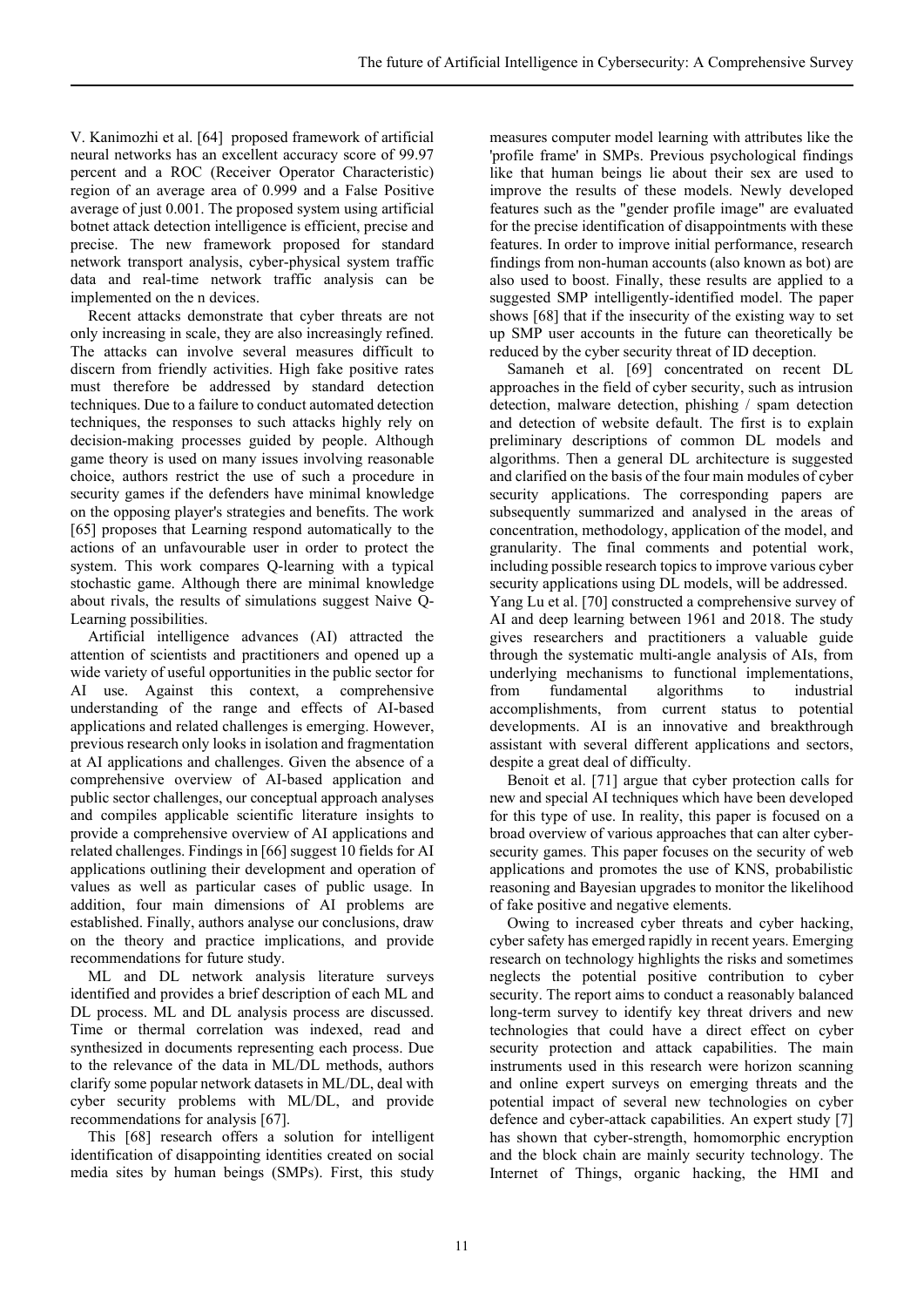independent technology mainly increase strike capability. There are independent technology, quantum computing and artificial intelligence in the centre that both help to defend and attack capacities and have about the same impact on each other. This research offers a balanced, longterm perspective and expert assessment of negative and positive effects, including maturity and consensus, of emerging technologies. Two new Likert scales were used to classify results into 4 groups to evaluate the potential effects of developing technologies on cyber security (net positive, net negative, positive-positive and negativenegative).

Artificial Intelligence (AI) interest and knowledge rise so fast that academia and higher education struggle to meet industry's increasing demand. Seventy-five percent of business software were forecast to use AI, machine learning, or deep learning technologies by 2021, but university programmes are also burdened by students with elective training through several divisions to receive their data science training. The data science calls for specific preparation of mathematics particularly for cyber security students whose programmes have minimized the advance mathematics requirements. To promote the curriculum planning and hands-on use of AI technologies, the first step in introducing computer science and cyber security students to AI concepts and capabilities was a notebook ("A Trellis for Novice AI Practitioners") prepared in the R programming language. The research [72] focuses on intrusion detection data to mitigate nine common cyber vulnerabilities. Trellis fills the theoretical and realistic gap for students by creating a predictive model of intrusion from scratch for the ANN network. It acts as a template but also promotes serious environmental changes and can be relied on for a number of data sets in all areas of the discipline in the initial stages of cyber-safety practitioner's data science activities.

# **13. AI-Driven Cybersecurity**

Jiageng et al. [73] offered a detailed perspective on "AIdriven cyber security," which can play an important role in intelligent cyber security services and management. Threat intelligence modelling using such AI approaches will simplify and render the cyber security computing process smart over traditional security systems. Within the framework of our report, authors also highlight several directions for research to help researchers do future research in the field. The overall purpose of this paper is to serve as a point of reference and guidance for cyber security researchers and practitioners in the industry, in particular from a smart computer or technological point of view from an AI basis.

Noemi et al. [74] described the ontology of the reachability matrix (RMO). RMO is designed to define the networks and cyber security domain to calculate information on accessibility (reachability matrix). Reachability Matrix decides whether a node can reach another node (via the protocol on ISO/OSI layers). RMO

defines the elements of a network, the network accessibility details and the access control policies to achieve this goal. RMO also includes some SWRL rules for calculating the matrix of accessibility. In addition to the RMO and SWRL laws, a number of SPARQL queries are also available to refine the calculation of the Reachability Matrix. RMO reflects a ground-breaking approach to calculating the reachability matrix, to the best of our understanding. Then authors define our approach on the basis of a strategy using a combination of OWL, definition logic rules and SPARQL queries.

The production of IT will make a machine behave and think like people. AI is an exceptional aspect of IT which requires the development of a computer that reacts and functions as a human mind. The core aspects of artificial intelligence include the comparison of the human senses. The system is able to recognize touch and speech as features placed within the system for operating the possible activities of a normal life situation without human assistance. However, artificial intelligence is the intelligence agent research, which takes the state of the world and successfully achieves its target. The majority of computer structures in the world are constructed to serve the purposes according to the essence of the situation with the special application of the human elements. Artificial intelligence is usually a human being who uses troubleshooting methods and learning to understand the high levels of activities in the operation of elements inspired by man, decision making and the emotional cycle. Artificial intelligence is machine-based intelligence as opposed to human intelligence. The research paper [75] aims to assess the emerging issues relating to artificial cyber security intelligence in the United States. The research paper proposes the ground-breaking Artificial Intelligence Cyber Security approach in the United States. Artificial intelligence methods have quickly advanced in recent years and their uses in many fields can be seen from face recognition to picture processing. AI technology will improve cyber security tools and allow opposes to evolve attack methods in the cyber security market. But malicious players are aware of the new prospects and are likely to try to hurt them. The paper [5] provides an overview of how artificial intelligence can be used in the sense of cyber security in both crime and defence [12]–[15].

# **14. Conclusion**

Since cybercrimes are becoming increasingly complex, cyber security approaches are needed to be more robust and intelligent. This will allow defence mechanisms to make real-time decisions that can react effectively to sophisticated attacks. To help this, researchers and practitioners need to know existing cyber-security methods. The use of artificial intelligence in particular in the fight against cybercrimes. However, artificial intelligent approaches to combat cybercrimes are not summarised. The papers were reviewed using quantitative and qualitative approaches using a systematic mapping in

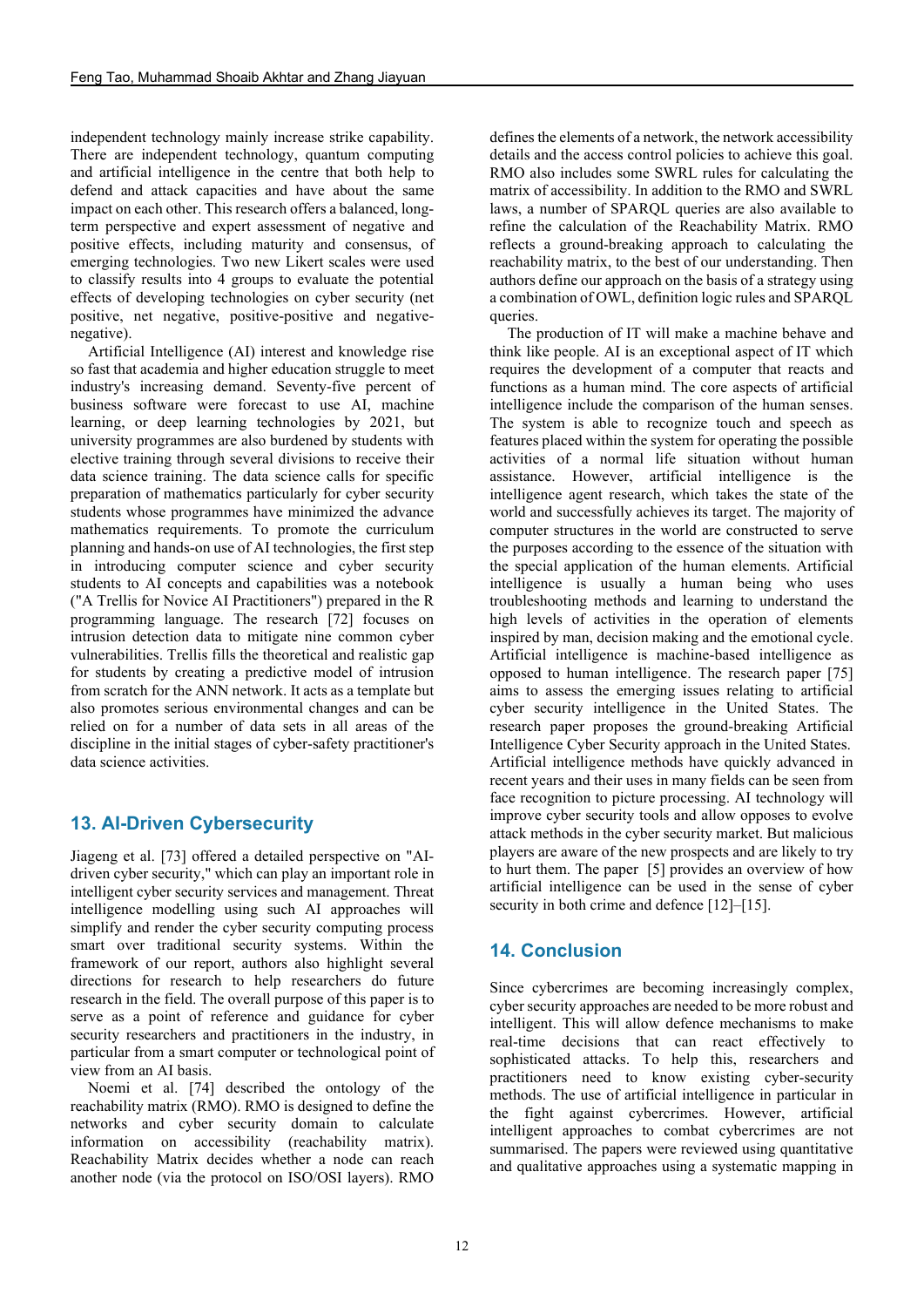the fields of IoT, Blockchain, Cybercrimes, Business, IDS, Software defined networks and cyber forensics. It was found that artificial smart methods contributed remarkably to cybercrimes by significantly improving intrusion detection systems. It was also found that computer complexity, model training times and false alarms have been reduced. However, the domain is significantly skewed. Most research centred on intrusion detection and prevention systems and support vector machines were the most dominant technique used.

#### **References**

- [1] X. Chen et al., "Artificial intelligence-empowered path selection: A survey of ant colony optimization for static and mobile sensor networks," *IEEE Access*, vol. 8, pp. 71497–71511, 2020, doi: 10.1109/ACCESS.2020.2984329.
- [2] K. Shafique, B. A. Khawaja, F. Sabir, S. Qazi, and M. Mustaqim, "Internet of things (IoT) for next-generation smart systems: A review of current challenges, future trends and prospects for emerging 5G-IoT Scenarios," *IEEE Access*, vol. 8, pp. 23022–23040, 2020, doi: 10.1109/ACCESS.2020.2970118.
- [3] AI Forum of New Zealand and AsureQuality, "Artificial Intelligence for Agriculture in New Zealand," p. 40, 2019.
- [4] D. Wu *et al.*, "Cybersecurity for digital manufacturing," *J. Manuf. Syst.*, vol. 48, pp. 3–12, 2018, doi: 10.1016/j.jmsy.2018.03.006.
- [5] T. C. Truong, Q. B. Diep, and I. Zelinka, "Artificial intelligence in the cyber domain: Offense and defense," *Symmetry (Basel).*, vol. 12, no. 3, pp. 1–24, 2020, doi: 10.3390/sym12030410.
- [6] I. H. Sarker, Y. B. Abushark, F. Alsolami, and A. I. Khan, "IntruDTree: A machine learning based cyber security intrusion detection model," *Symmetry (Basel).*, vol. 12, no. 5, pp. 1-15, 2020, doi: 10.3390/SYM12050754.
- [7] Y. Raban and A. Hauptman, "Foresight of cyber security threat drivers and affecting technologies," *Foresight*, vol. 20, no. 4, pp. 353–363, 2018, doi: 10.1108/FS-02- 2018-0020.
- [8] A. S. Wilner, "Cybersecurity and its discontents: Artificial intelligence, the internet of things, and digital misinformation," *Int. J.*, vol. 73, no. 2, pp. 308–316, 2018, doi: 10.1177/0020702018782496.
- [9] S. Bredt, "Artificial Intelligence (AI) in the Financial Sector—Potential and Public Strategies," *Front. Artif. Intell.*, vol. 2, no. October, pp. 1–5, 2019, doi: 10.3389/frai.2019.00016.
- [10] Z. Siddiqui, M. S. Husain, and S. Yadav, "Application of Artificial Intelligence in Fighting Against Cyber Crimes: a Review," *Int. J. Adv. Res. Comput. Sci.*, vol. 9, no. 2, pp. 118–122, 2018.
- [11] G. Petrica, S. D. Axinte, I. C. Bacivarov, M. Firoiu, and I. C. Mihai, "Studying cyber security threats to web platforms using attack tree diagrams," *Proc. 9th Int. Conf. Electron. Comput. Artif. Intell. ECAI 2017*, vol. 2017-Janua, pp. 1–6, 2017, doi: 10.1109/ECAI.2017.8166456.
- [12] A. Ren, D. Wu, W. Zhang, J. Terpenny, and P. Liu, "Cyber security in smart manufacturing: Survey and

challenges," *67th Annu. Conf. Expo Inst. Ind. Eng. 2017*, pp. 716–721, 2017.

- [13] M. N. O. Sadiku, O. I. Fagbohungbe, and S. M. Musa, "Artificial Intelligence in Cyber Security," *Int. J. Eng. Res. Adv. Technol.*, vol. 06, no. 05, pp. 01–07, 2020, doi: 10.31695/ijerat.2020.3612.
- [14] J. Yang, Y. Chen, W. Huang, and Y. Li, "Survey on artificial intelligence for additive manufacturing," *ICAC 2017 - 2017 23rd IEEE Int. Conf. Autom. Comput. Addressing Glob. Challenges through Autom. Comput.*, no. September, pp. 7–8, 2017, doi: 10.23919/IConAC.2017.8082053.
- [15] B. S. Sagar, S. Niranjan, N. Kashyap, and D. N. Sachin, "Providing cyber security using artificial intelligence - A survey," *Proc. 3rd Int. Conf. Comput. Methodol. Commun. ICCMC 2019*, no. Iccmc, pp. 717–720, 2019, doi: 10.1109/ICCMC.2019.8819719.
- [16] D. Bhamare, M. Zolanvari, A. Erbad, R. Jain, K. Khan, and N. Meskin, "Cybersecurity for industrial control systems: A survey," *Comput. Secur.*, vol. 89, p. 101677, 2020, doi: 10.1016/j.cose.2019.101677.
- [17] M. A. Rassam, M. A. Maarof, and A. Zainal, "Big Data Analytics Adoption for Cyber-security: A Review of Current Solutions, Requirements, Challenges and Trends," *J. Inf. Assur. Secur.*, vol. 11, pp. 124–145, 2017.
- [18] S. A. Elnagdy, M. Qiu, and K. Gai, "Understanding Taxonomy of Cyber Risks for Cybersecurity Insurance of Financial Industry in Cloud Computing," *Proc. - 3rd IEEE Int. Conf. Cyber Secur. Cloud Comput. CSCloud 2016 2nd IEEE Int. Conf. Scalable Smart Cloud, SSC 2016*, pp. 295–300, 2016, doi: 10.1109/CSCloud.2016.46.
- [19] R. O. Andrade and S. G. Yoo, "Cognitive security: A comprehensive study of cognitive science in cybersecurity," *J. Inf. Secur. Appl.*, vol. 48, 2019, doi: 10.1016/j.jisa.2019.06.008.
- [20] İ. İlhan, "Requirement Analysis for Cybersecurity Solutions in Organisations," 2015.
- [21] R. Nishant, M. Kennedy, and J. Corbett, "Artificial intelligence for sustainability: Challenges, opportunities, and a research agenda," *Int. J. Inf. Manage.*, vol. 53, no. January, p. 102104, 2020, doi: 10.1016/j.ijinfomgt.2020.102104.
- [22] N. Soni, E. K. Sharma, N. Singh, and A. Kapoor, "Artificial Intelligence in Business: From Research and Innovation to Market Deployment," *Procedia Comput. Sci.*, vol. 167, no. 2019, pp. 2200–2210, 2020, doi: 10.1016/j.procs.2020.03.272.
- [23] Z. H. Munim, M. Dushenko, V. J. Jimenez, M. H. Shakil, and M. Imset, "Big data and artificial intelligence in the maritime industry: a bibliometric review and future research directions," *Marit. Policy Manag.*, vol. 00, no. 00, pp. 1–21, 2020, doi: 10.1080/03088839.2020.1788731.
- [24] T. Tagarev, "DIGILIENCE A Platform for Digital Transformation, Cyber Security and Resilience," *Inf. Secur. An Int. J.*, vol. 43, no. 1, pp. 7–10, 2019, doi: 10.11610/isij.4300.
- [25] S. Demirkan, I. Demirkan, and A. McKee, "Blockchain technology in the future of business cyber security and accounting," *J. Manag. Anal.*, vol. 7, no. 2, pp. 189–208, 2020, doi: 10.1080/23270012.2020.1731721.
- [26] I. Stellios, P. Kotzanikolaou, M. Psarakis, C. Alcaraz, and J. Lopez, "A survey of iot-enabled cyberattacks: Assessing attack paths to critical infrastructures and

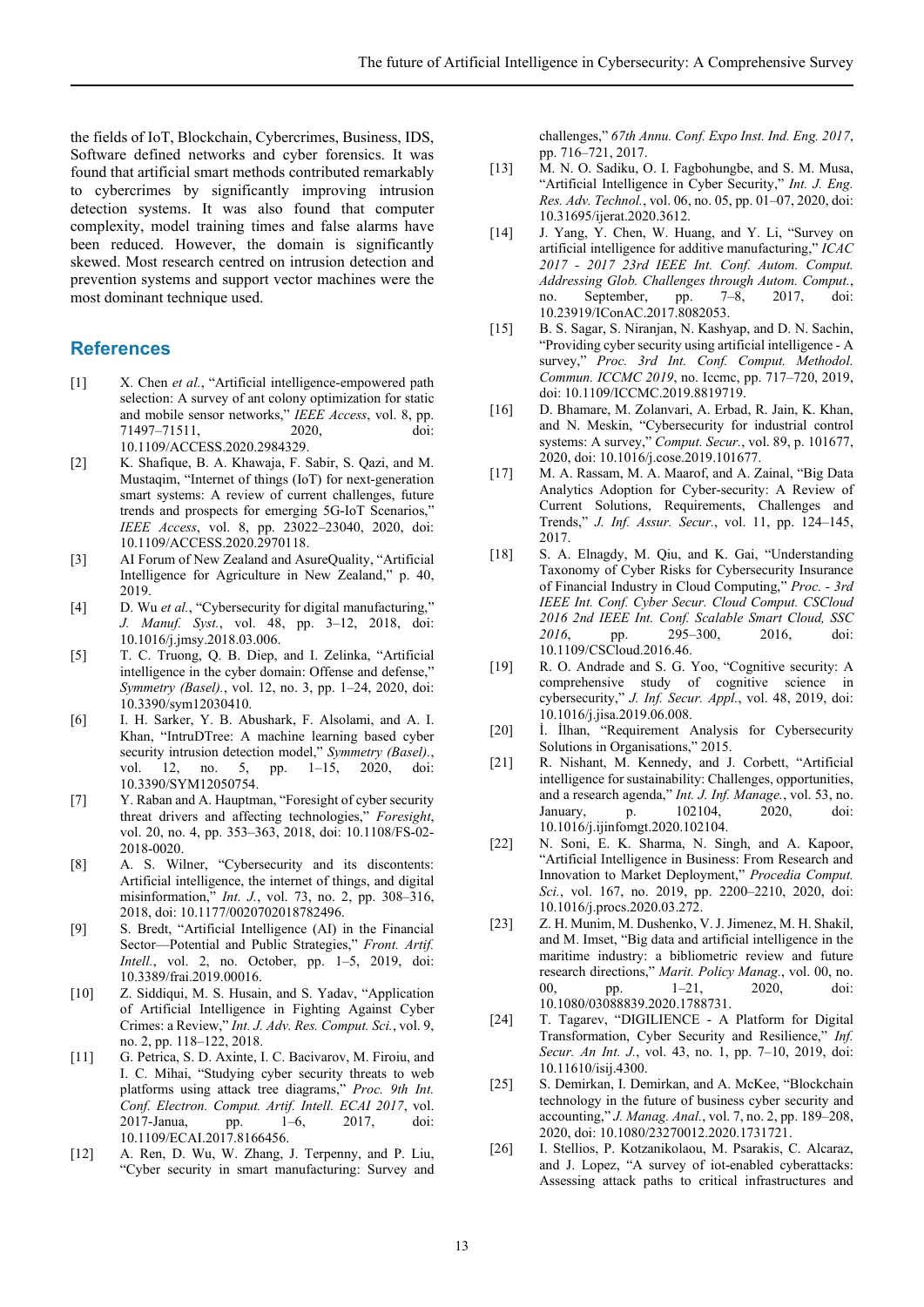services," *IEEE Commun. Surv. Tutorials*, vol. 20, no. 4, pp. 3453–3495, 2018, doi: 10.1109/COMST.2018.2855563.

- [27] S. Mahalakshmi and R. Latha, "Artificial intelligence with the internet of things on healthcare systems: A survey," *Int. J. Adv. Trends Comput. Sci. Eng.*, vol. 8, no. 6, pp. 2847–2854, 2019, doi: 10.30534/ijatcse/2019/27862019.
- [28] J. Pan and Z. Yang, "Cybersecurity challenges and opportunities in the new 'edge computing + iot' world," *SDN-NFVSec 2018 - Proc. 2018 ACM Int. Work. Secur. Softw. Defin. Networks Netw. Funct. Virtualization, Colocated with CODASPY 2018*, vol. 2018-Janua, pp. 29– 32, 2018, doi: 10.1145/3180465.3180470.
- [29] S. K. Sharma and X. Wang, "Toward Massive Machine" Type Communications in Ultra-Dense Cellular IoT Networks: Current Issues and Machine Learning-Assisted Solutions," *IEEE Commun. Surv. Tutorials*, vol. 22, no. 1, pp. 426–471, 2020, doi: 10.1109/COMST.2019.2916177.
- [30] M. Roopak, G. Yun Tian, and J. Chambers, "Deep learning models for cyber security in IoT networks," *2019 IEEE 9th Annu. Comput. Commun. Work. Conf. CCWC 2019*, pp. 452–457, 2019, doi: 10.1109/CCWC.2019.8666588.
- [31] D. Ślęzak, A. Chadzyńska-Krasowska, J. Holland, P. Synak, R. Glick, and M. Perkowski, "Scalable cybersecurity analytics with a new summary-based approximate query engine," *Proc. - 2017 IEEE Int. Conf. Big Data, Big Data 2017*, vol. 2018-Janua, pp. 1840– 1849, 2017, doi: 10.1109/BigData.2017.8258128.
- [32] B. Thuraisingham *et al.*, "A data driven approach for the science of cyber security: Challenges and directions," *Proc. - 2016 IEEE 17th Int. Conf. Inf. Reuse Integr. IRI 2016*, pp. 1–10, 2016, doi: 10.1109/IRI.2016.10.
- [33] T. Baluta, L. Ramapantulu, Y. M. Teo, and E. C. Chang, "Modeling the effects of insider threats on cybersecurity of complex systems," *Proc. - Winter Simul. Conf.*, pp. 4360–4371, 2017, doi: 10.1109/WSC.2017.8248141.
- [34] X. A. Larriva-Novo, M. Vega-Barbas, V. A. Villagra, and M. Sanz Rodrigo, "Evaluation of Cybersecurity Data Set Characteristics for Their Applicability to Neural<br>Networks Algorithms Detecting Cybersecurity Networks Algorithms Detecting Cybersecurity Anomalies," *IEEE Access*, vol. 8, pp. 9005–9014, 2020, doi: 10.1109/ACCESS.2019.2963407.
- [35] J. Straub *et al.*, "CyberSecurity considerations for an interconnected self-driving car system of systems," *2017 12th Syst. Syst. Eng. Conf. SoSE 2017*, 2017, doi: 10.1109/SYSOSE.2017.7994973.
- [36] M. Z. Alom and T. M. Taha, "Network intrusion detection for cyber security on neuromorphic computing system," *Proc. Int. Jt. Conf. Neural Networks*, vol. 2017- May, pp. 3830–3837, 2017, doi: 10.1109/IJCNN.2017.7966339.
- [37] K. Shaukat *et al.*, "Performance comparison and current challenges of using machine learning techniques in cybersecurity," *Energies*, vol. 13, no. 10, 2020, doi: 10.3390/en13102509.
- [38] S. Pissanetzky, "On the Future of Information: Reunification, Computability, Adaptation, Cybersecurity, Semantics," *IEEE Access*, vol. 4, no. 0, pp. 1117–1140, 10.1109/ACCESS.2016.2524403.
- [39] C. Sayan, S. Hariri, and G. Ball, "Cyber Security Assistant: Design Overview," *Proc. - 2017 IEEE 2nd Int. Work. Found. Appl. Self\* Syst. FAS\*W 2017*, pp. 313–

317, 2017, doi: 10.1109/FAS-W.2017.165.

- [40] T. M. GEORGESCU and I. SMEUREANU, "Using Ontologies in Cybersecurity Field," *Inform. Econ.*, vol. 21, no. 3/2017, pp. 5–15, 2017, doi: 10.12948/issn14531305/21.3.2017.01.
- [41] C. Glantz, S. Somasundaram, M. Mylrea, and R. Underhill, "Evaluating the Maturity of Cybersecurity Programs for Building Control Systems," pp. 1–12, 2016.
- [42] M. S. A. Humr, "Autonomous outcomes: Shaping the future data environment to build trust in artificial intelligence and machine learning applications," *AAAI Fall Symp. - Tech. Rep.*, vol. FS-17-01-, no. November 2017, pp. 210–211, 2017.
- [43] L. Caviglione, M. Gaggero, E. Cambiaso, and M. Aiello, "Measuring the energy consumption of cyber security," *IEEE Commun. Mag.*, vol. 55, no. 7, pp. 58–63, 2017, doi: 10.1109/MCOM.2017.1600955.
- [44] C. J. Cornel, D. C. Rowe, and C. M. Cornel, "Starships and cybersecurity: Teaching security concepts through immersive gaming experiences," *SIGITE 2017 - Proc. 18th Annu. Conf. Inf. Technol. Educ.*, pp. 27–32, 2017, doi: 10.1145/3125659.3125696.
- [45] N. Y. Conteh and P. J. Schmick, "Cybersecurity:risks, vulnerabilities and countermeasures to prevent social engineering attacks," *Int. J. Adv. Comput. Res.*, vol. 6, no. 23, pp. 31–38, 2016, doi: no. 23, pp. 31–38, 2016, doi: 10.19101/ijacr.2016.623006.
- [46] A. I. Abubakar, H. Chiroma, S. A. Muaz, and L. B. Ila, "A review of the advances in cyber security benchmark datasets for evaluating data-driven based intrusion detection systems," *Procedia Comput. Sci.*, vol. 62, no. Scse, pp. 221–227, 2015, doi: 10.1016/j.procs.2015.08.443.
- [47] R. Coulter, Q. L. Han, L. Pan, J. Zhang, and Y. Xiang, "Data-Driven Cyber Security in Perspective - Intelligent Traffic Analysis," *IEEE Trans. Cybern.*, vol. 50, no. 7, pp. 3081–3093, 2020, doi: 10.1109/TCYB.2019.2940940.
- [48] S. Samtani, K. Chinn, C. Larson, and H. Chen, "AZSecure Hacker Assets Portal: Cyber threat intelligence and malware analysis," *IEEE Int. Conf. Intell. Secur. Informatics Cybersecurity Big Data, ISI 2016*, pp. 19–24, 2016, doi: 10.1109/ISI.2016.7745437.
- [49] M. J. Pappaterra and F. Flammini, "A review of intelligent cybersecurity with bayesian networks," *Conf. Proc. - IEEE Int. Conf. Syst. Man Cybern.*, vol. 2019- Octob, no. 1763, pp. 445–452, 2019, doi: 10.1109/SMC.2019.8913864.
- [50] D. Dasgupta, Z. Akhtar, and S. Sen, "Machine learning in cybersecurity: a comprehensive survey," *J. Def. Model. Simul.*, 2020, doi: 10.1177/1548512920951275.
- [51] L. Chan *et al.*, "Survey of AI in cybersecurity for information technology management," *2019 IEEE Technol. Eng. Manag. Conf. TEMSCON 2019*, pp. 1–8, 2019, doi: 10.1109/TEMSCON.2019.8813605.
- [52] I. H. Sarker, A. S. M. Kayes, S. Badsha, H. Alqahtani, P. Watters, and A. Ng, "Cybersecurity data science: an overview from machine learning perspective," *J. Big Data*, vol. 7, no. 1, 2020, doi: 10.1186/s40537-020- 00318-5.
- [53] P. Radanliev *et al.*, "Cyber risk at the edge: current and future trends on cyber risk analytics and artificial intelligence in the industrial internet of things and industry 4.0 supply chains," *Cybersecurity*, vol. 3, no. 1, 2020, doi: 10.1186/s42400-020-00052-8.